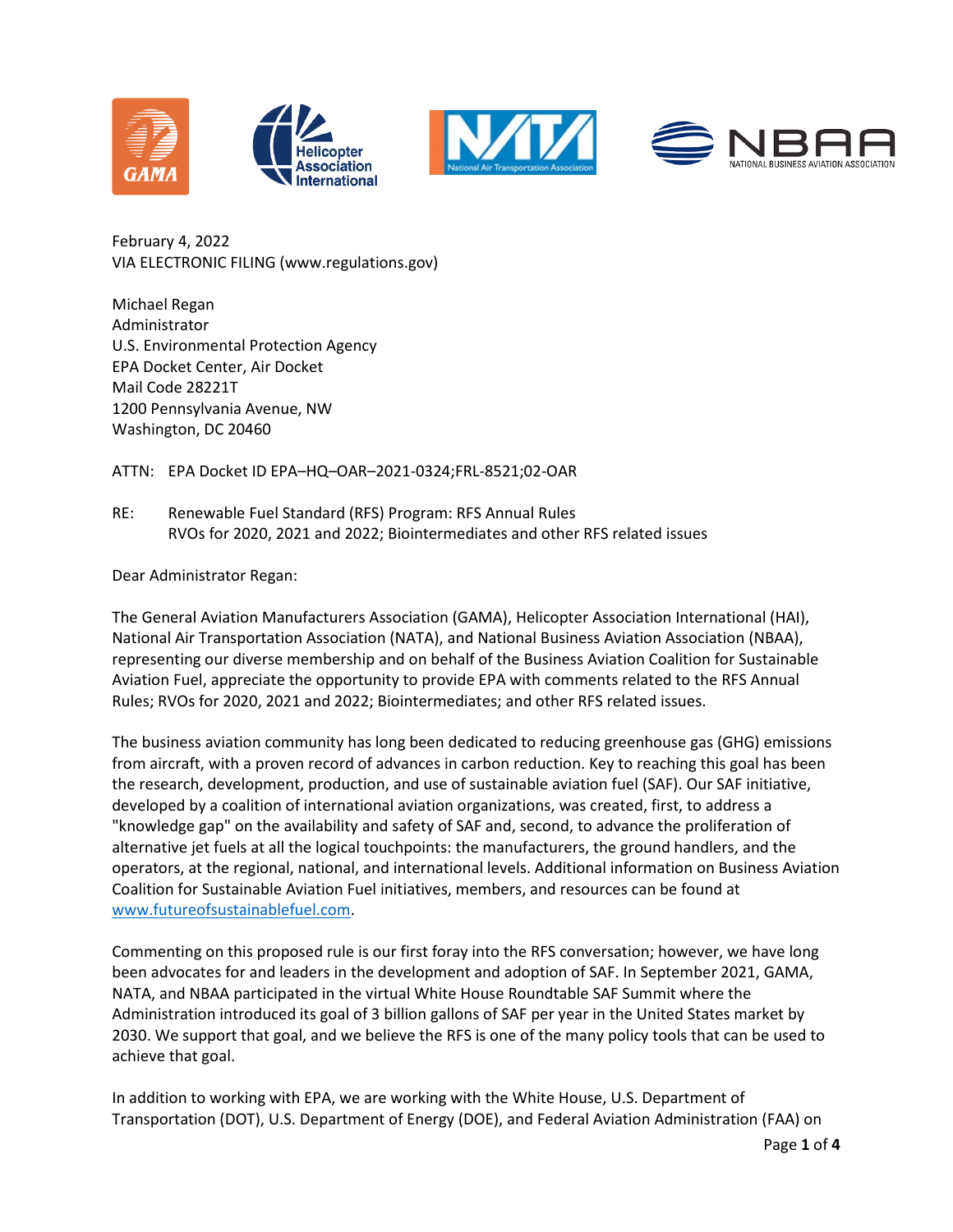this "Grand Challenge" to develop SAF. Recently, we responded to DOE's Request for Information (RFI) on the scale-up and demonstration of renewable fuels. The RFI, titled "Overcoming Barriers to Renewable Fuel Scale-Up and Demonstration," seeks input from biofuels producers and technology developers about their readiness to scale process technologies to pilot- and demonstration-scale sustainable aviation fuel, renewable diesel, and renewable marine fuels.

**Biointermediates, feedstocks and technologies:** Initially, we believe the RFS provides a number of significant opportunities to facilitate rapid expansion of SAF. The three key issues are feedstocks, process technologies, and biointermediates. EPA has the opportunity and responsibility for approving updated feedstocks and technologies that, once approved, will provide new production opportunities for the development of SAF. The biointermediate rule is a critical piece of that process. The rule highlights three biointermediates: biocrude, free fatty acid (FFA) feedstock, and undenatured ethanol (including ethanol solutions containing less than 95% ethanol). EPA is seeking comment on a longer list of additional potential biointermediates that it may choose to include in the final rulemaking depending upon the comments received.

We urge EPA to be diligent about expanding the list of feedstocks and approving new process technologies and biointermediate opportunities. EPA has already received inquiries from a number of companies proposing the use of woody biomass or separated MSW to produce a biocrude (a preprocessed feedstock that could then be processed into renewable fuel at a crude oil refinery).

In response to these requests, EPA has stated that the existing RFS regulations are insufficient to generally allow RINs to be generated in situations where multiple facilities participate in the conversion of renewable biomass feedstocks into renewable fuel. The biointermediate rule, when finalized, will update the regulation, and create new opportunities. Our coalition supports finalizing biointermediates expeditiously as it will provide greater opportunities for the development of SAF.

**Grow the RFS Volumes to encourage and reflect SAF production:** If the biointermediate section of the rule is finalized in a way that allows currently unused feedstock and technologies to participate in the RFS program, then the second part of the proposal is to ensure that the volumes for cellulosic, noncellulosic advanced and biomass-based diesel are set at levels that will increase the volumes of each of these fuels from an SAF perspective.

The ongoing development of SAF will create new volumes of new fuels in new and historical RFS categories (D3, D7, D5, D4). Each of the categories should be analyzed specifically from a SAF perspective and the respective categories should be increased responsibly as new SAF volumes are created.

Looking forward to 2023 and beyond, EPA has a unique opportunity to grow SAF volumes through the RFS program. Our coalition looks forward to collaborating with you as the companies we work with develop new opportunities for production. Historically, EPA has done an excellent job of tracking renewable fuels in the U.S. market. Our coalition will work with you to ensure that you have a forwardlooking view of SAF as follows:

- 1. Actual production
- 2. Production under construction
- 3. Facilities under substantial development

The ongoing development of biointermediates, feedstocks and process technologies will determine how quickly the volume of actual production will increase.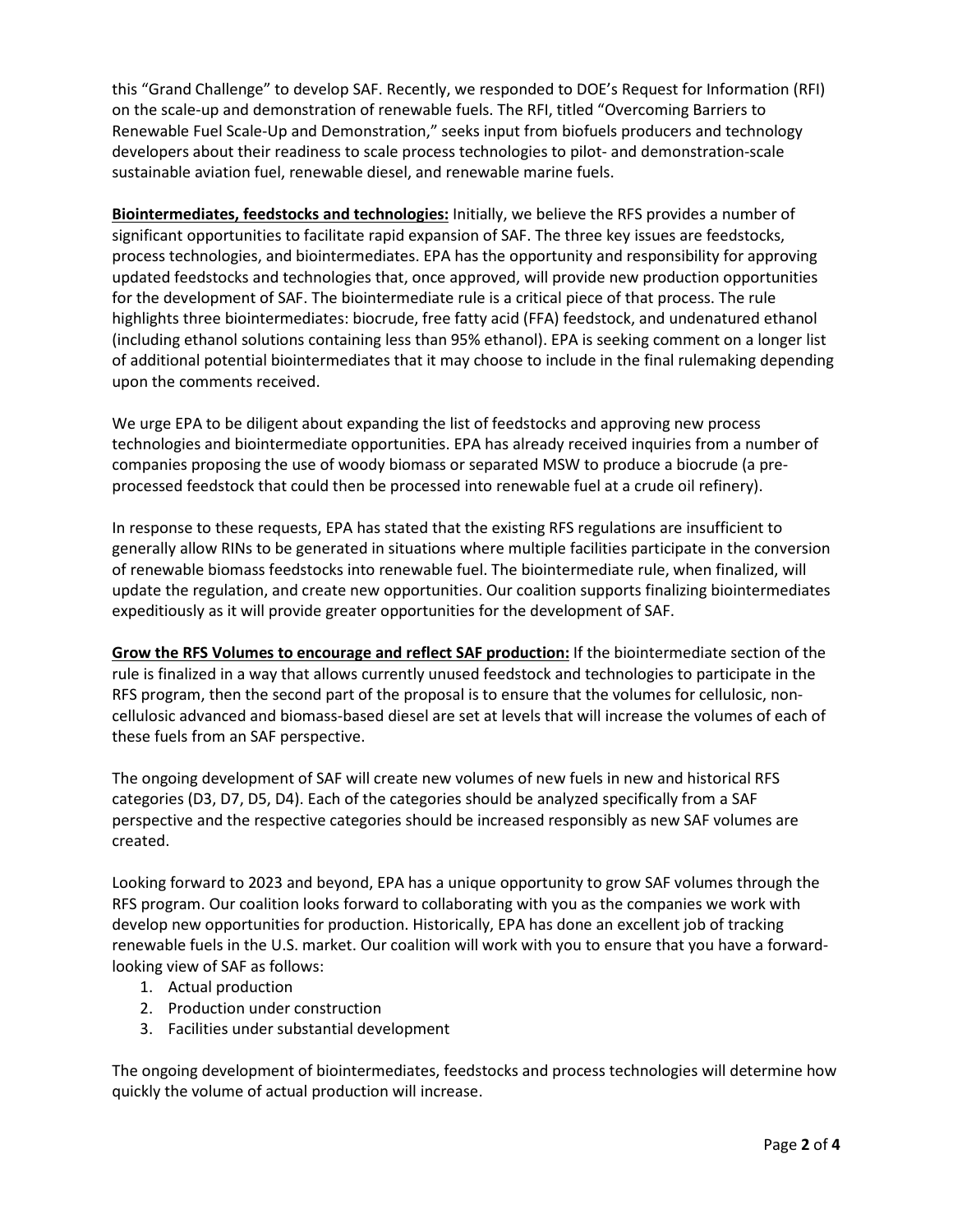**SET opportunities (RFS Opportunities after 2022):** Evolution of the RFS under the SET process is critical to achieving this Administration's domestic carbon neutrality goals for the SAF industry. The RFS has been extremely successful in expanding the capacity, feedstock, and processes to produce renewable fuels. As we look forward to 2023 and beyond, the RFS must evolve to include updated modeling data that recognizes all opportunities for carbon reduction and sequestration through the full life cycle: from field to fuel tank. We encourage EPA to incentivize new growth from gallons that meet significant GHG reductions and update its lifecycle modeling to capture the latest date available in DOE's Argonne GREET and updated iLUC modeling. It is essential that EPA's model reflects the best science available: one that is not subject to politics, provides the most up-to-date data, and is able to evaluate the broadest potential of carbon reduction. The updated model should incorporate Climate Smart Ag practices and energy sourced from biomass, wind, and solar.

Lower carbon is the objective, and the SET process and statutory language allows EPA the flexibility to grow new volumes based on Carbon Intensity (CI) reductions, with higher Renewable Identification Numbers (RINS) values. Updating the program to incentivize and reward companies that produce lower CI fuels through innovations throughout the supply chain supports and evolves the overall goals of the program. These changes are about the long-term vision of the program to continue as part of the solution for SAF and carbon reduction.

The RFS can become an SAF success story and the main driver of new volumes. There are few reasons, if any, not to increase volumes to accommodate 3 billion gallons of new SAF by 2030, certainly not from the perspective of SAF usage as a replacement to petroleum usage, or the feasibility of biofuels production.

Congress intended that the RFS create and grow advanced biofuel markets like sustainable aviation fuel in the United States. In expanding the RFS program, just 12 years ago under the Energy Independence and Security Act of 2007 (EISA) (RFS2), Congress intended to continue to diversify this country's energy supply and move this country toward advanced biofuels. The sustainable aviation fuel sector is a shining example of the growth sought by Congress.

The RFS has been driving growth from biofuels and accomplishing what creators of the program aimed for – deployment of domestic, ultra-clean renewable fuel. For this success to continue, certainty must be provided to the market. Congress sought to provide this certainty through the RFS program and EPA should provide that certainty through the regulatory process.

Renewable fuels have made great strides in producing domestic energy and in diversifying our nation's fuel supply. Moving forward, with the help of EPA, we plan to do the same in our quest to dramatically decrease carbon in aviation fuel.

In its brief history, the renewable fuels program has proven to be a remarkably effective tool in helping to achieve the desired goal of increasing domestic production and the use of renewable fuels. This, in turn, is enabling the U.S. to realize the energy security, economic and environmental benefits associated with displacing petroleum with clean, domestically produced renewable fuels.

We hope EPA and this Administration recognize the opportunity for SAF moving forward as part of the RFS program. The growth in SAF will not happen if EPA does not responsibly improve the regulatory structure of the RFS by finalizing biointermediates, by updating the opportunities for both feedstocks and technologies, and by increasing the RVO volumes accordingly.